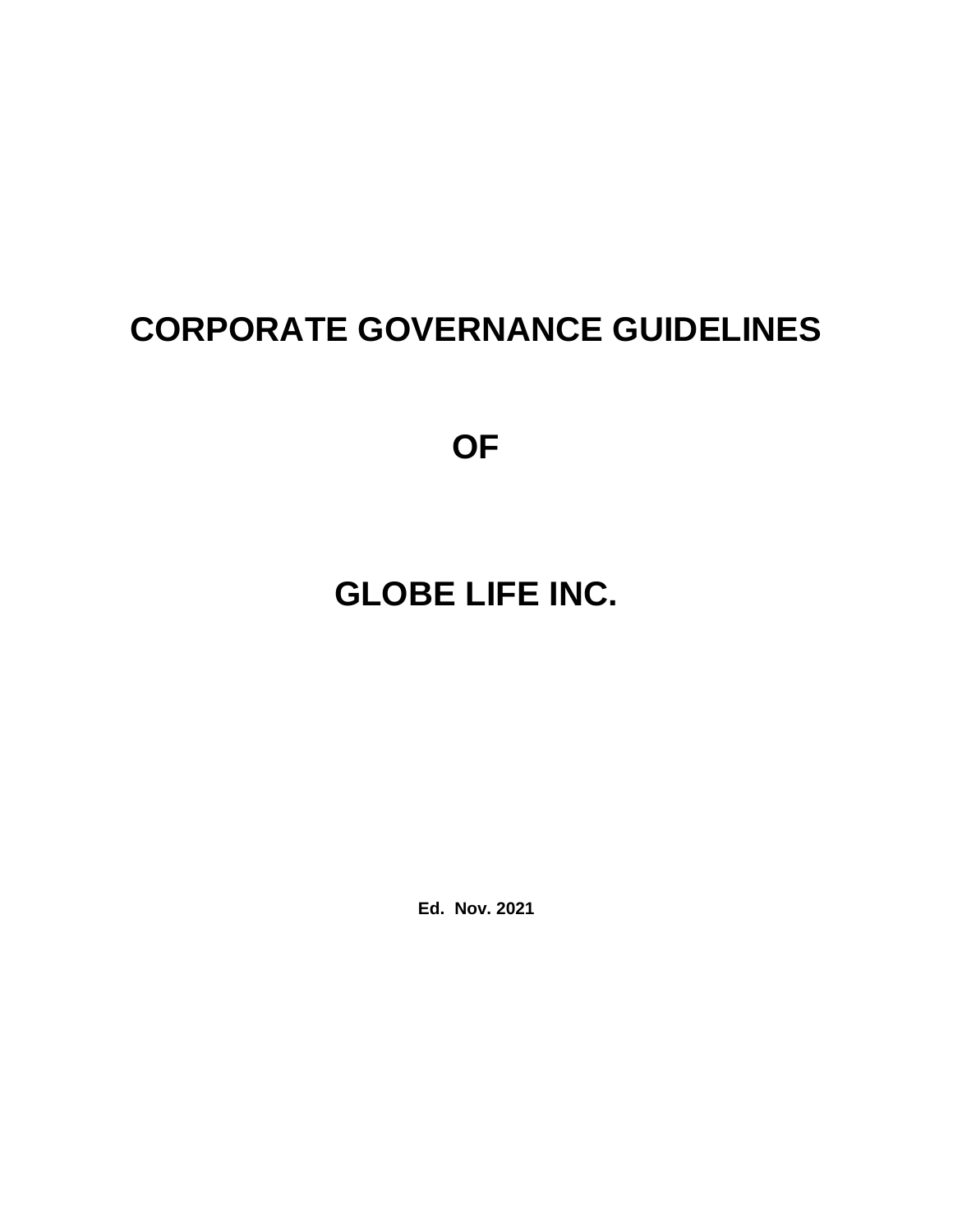### **TABLE OF CONTENTS**

|    | A. DIRECTOR RESPONSIBILITIES                                     | 4                                     |
|----|------------------------------------------------------------------|---------------------------------------|
|    | <b>B. DIRECTOR QUALIFICATION STANDARDS</b>                       | 4                                     |
|    | (1) Board Membership Criteria                                    | 4                                     |
|    | (a) Independence                                                 | 4                                     |
|    | (b) Limits on Number of Boards On Which A Director Serves        | 5                                     |
|    | (c) Former Chief Executive Officer's Board Membership            | 5                                     |
|    | (d) Directors Who Change Their Present Job Responsibilities      | 5                                     |
|    | (2) Size of the Board                                            | 5                                     |
|    | (3) Director Terms                                               | $\overline{\mathbf{5}}$               |
|    | (4) Retirement Age and Tenure Policy                             | $\overline{\mathbf{5}}$               |
|    | (5) Selection of the Chairman or Co-Chairmen of the Board        | $6\phantom{a}$                        |
|    | <b>C. SELECTION OF DIRECTORS</b>                                 | 6                                     |
|    | <b>D. DIRECTOR ACCESS TO SENIOR MANAGEMENT AND INDEPENDENT</b>   |                                       |
|    | <b>ADVISORS</b>                                                  | 6                                     |
|    | E. BOARD INTERACTION WITH INSTITUTIONAL INVESTORS, ANALYSTS, THE |                                       |
|    | <b>PRESS, CUSTOMERS AND SHAREHOLDERS</b>                         | 6                                     |
|    | <b>F. DIRECTOR COMPENSATION</b>                                  | $\overline{7}$                        |
|    | <b>G. DIRECTOR ORIENTATION AND CONTINUING EDUCATION</b>          | $\overline{\mathbf{7}}$               |
|    | <b>H. OPERATION OF BOARD OF DIRECTORS</b>                        | $\overline{7}$                        |
|    | (1) Board Agendas                                                | $\overline{7}$                        |
|    | (2) Board and Committee Material Distributed in Advance          | $\overline{7}$                        |
|    | (3) Presentations                                                | 8                                     |
|    | (4) Executive Sessions of the Board                              | $\begin{array}{c} 8 \\ 8 \end{array}$ |
|    | (5) Lead Director                                                |                                       |
|    | (6) Annual Performance Evaluation of the Board                   | $\boldsymbol{9}$                      |
| L. | <b>COMMITTEES OF THE BOARD OF DIRECTORS</b>                      | $\boldsymbol{9}$                      |
|    | (1) Board Committees                                             | $\boldsymbol{9}$                      |
|    | (2) Independence of Board Committees                             | 9                                     |
|    | (3) Committee Assignment and Rotation                            | $\boldsymbol{9}$                      |
|    | (4) Committee Agendas                                            | 10                                    |
|    | <b>J. MANAGEMENT SUCCESSION AND SUCCESSION PLANNING</b>          | 10                                    |
|    | K. PERFORMANCE ASSESSMENTS OF THE CO-CHIEF EXECUTIVE             |                                       |
|    | <b>OFFICERS</b>                                                  | 10                                    |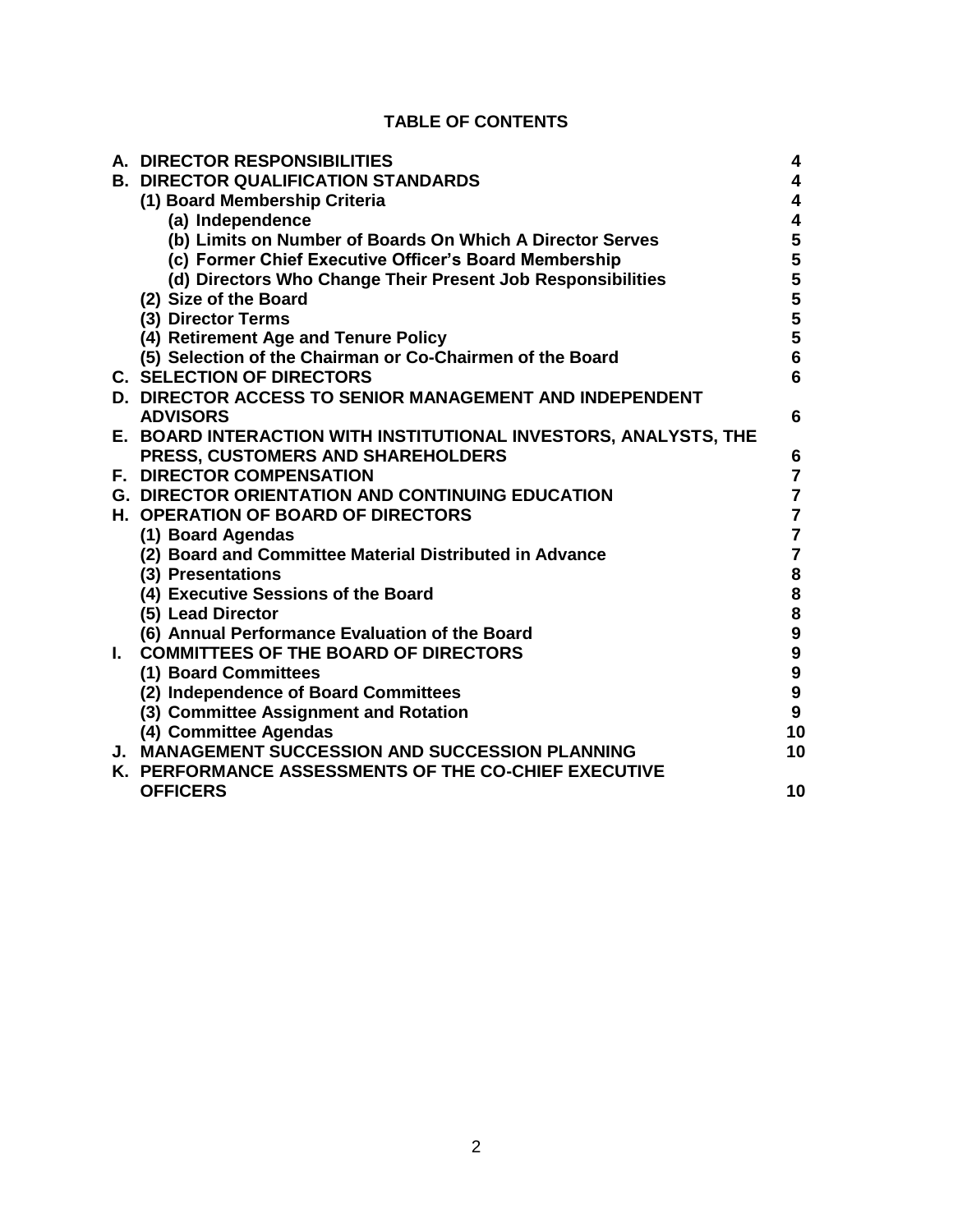#### **Globe Life Inc. Corporate Governance Guidelines**

The following Corporate Governance Guidelines have been adopted by the Board of Directors of Globe Life Inc. to assist the Board in exercising its responsibilities. The Corporate Governance Guidelines reflect the Board's commitment to monitor policy and decision-making effectiveness both at the Board and management levels in order to enhance long-term shareholder value. These Guidelines will be reviewed by the Board annually, acting through its Governance and Nominating Committee, and are subject to modification from time to time. Waivers of the Guidelines may only be made by the Board.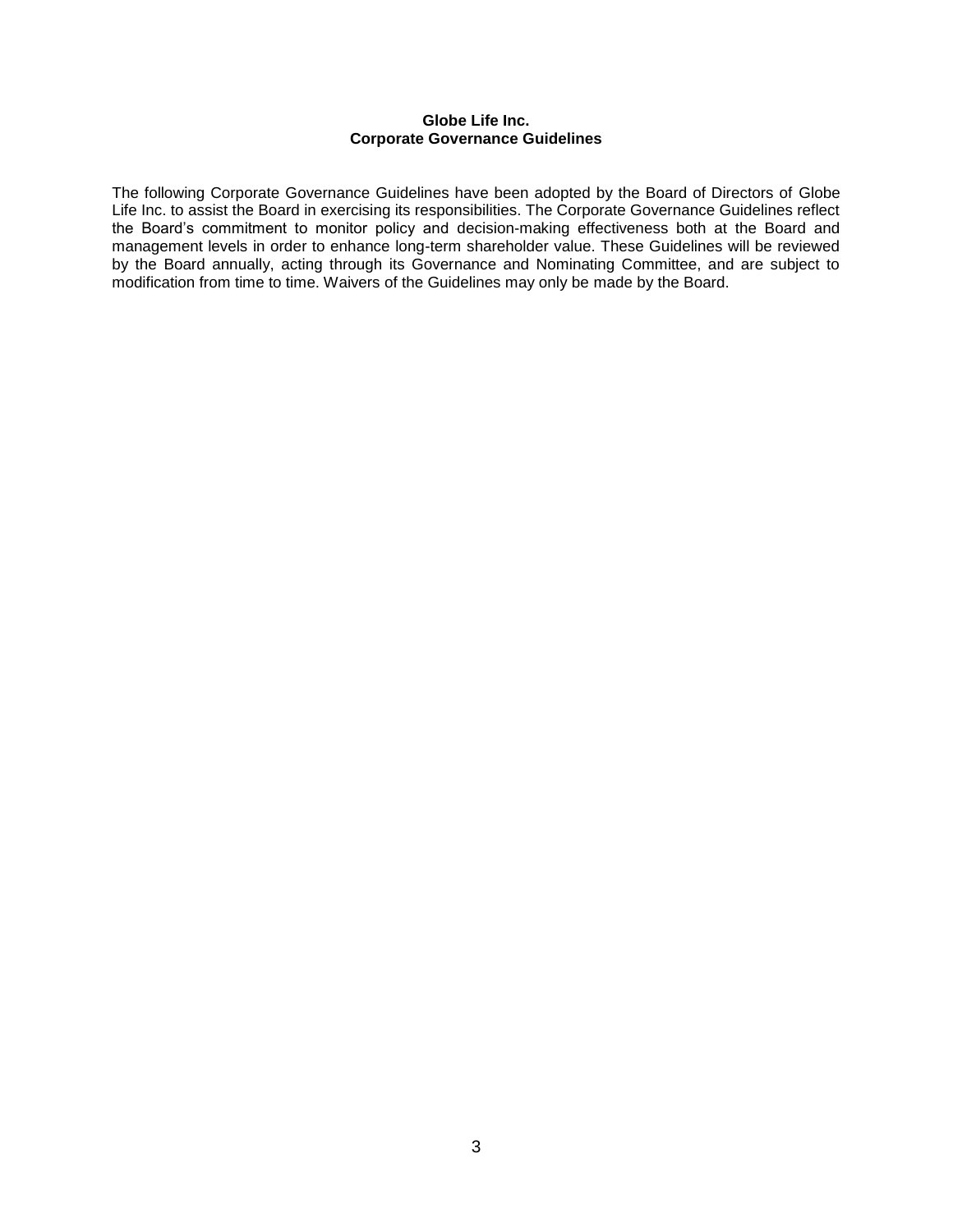#### **A. DIRECTOR RESPONSIBILITIES**

Directors' activities are to be geared to meeting two basic functions: decision-making and oversight. In the discharge of these functions, it is a director's responsibility to exercise his or her duty of care (by exercising appropriate diligence in making decisions and taking other actions, as well as in overseeing management of the corporation) and his or her duty of loyalty (by exercising his or her powers as a director in good faith in the best interests of the corporation and not in his or her own interest or in the interest of another person or organization with which he or she is associated).

Accordingly, a director should become generally familiar with and knowledgeable about Globe Life Inc.'s business, including the economic and competitive environment in which it operates. A director is not, however, expected or required to become an expert regarding all areas of Globe Life Inc.'s business or any specific aspects thereof. Directors are expected to attend and participate in Board meetings and the meetings of all Board committees to which they have been appointed, either in person or by teleconference or other electronic means. Directors will receive Board and committee meeting agendas and related meeting materials sufficiently in advance of meetings to allow them to review the same and enable them to participate in an informed manner at all meetings. Directors will receive and are expected to review minutes of Board meetings and the committees on which they serve. Directors will be kept informed of the activities of those Board committees on which they do not serve through circulation of committee minutes or written or oral reports from such committees to the full Board. Directors may inspect the books and records of Globe Life Inc. and its subsidiaries and may inspect their facilities as reasonably appropriate for the performance of their duties. A director who is unable to attend a Board or Board committee meeting (which is understood will occur on occasion) is expected to notify the Corporate Secretary of Globe Life Inc., who will advise the Co-Chairmen of the Board and/or the relevant Committee Chair.

Directors are expected to be present at the Annual Meeting of Shareholders unless they have an emergency, illness or an unavoidable conflict.

#### **B. DIRECTOR QUALIFICATION STANDARDS**

#### **(1) Board Membership Criteria**

Globe Life Inc. believes there should be wide latitude in the selection of new candidates for membership on the Board. Potential candidates should be assessed in the context of the then current composition of the Board and the particular needs of Globe Life Inc.

#### **(a) Independence**

At least a majority of the members of the Board of Directors shall at all times be "independent" within the guidelines and regulations of the New York Stock Exchange and Securities and Exchange Commission, as then currently set forth. The Board of Directors, with the subject director abstaining, shall, after considering all of the relevant circumstances, make an affirmative determination that the director has no material relationship with Globe Life Inc. or its subsidiaries (either directly or as a partner, shareholder or officer of any organization that has a relationship with Globe Life Inc. or its subsidiaries) before a director will be qualified as "independent". Annually, the Governance and Nominating Committee as well as the Board will review the relationships that each director has with Globe Life Inc. and its subsidiaries to ensure compliance with NYSE and SEC requirements. The Board has adopted and disclosed on Globe Life Inc.'s website additional categorical standards to assist it in determining director independence. Globe Life Inc. will disclose these independence determinations in its annual disclosure documents.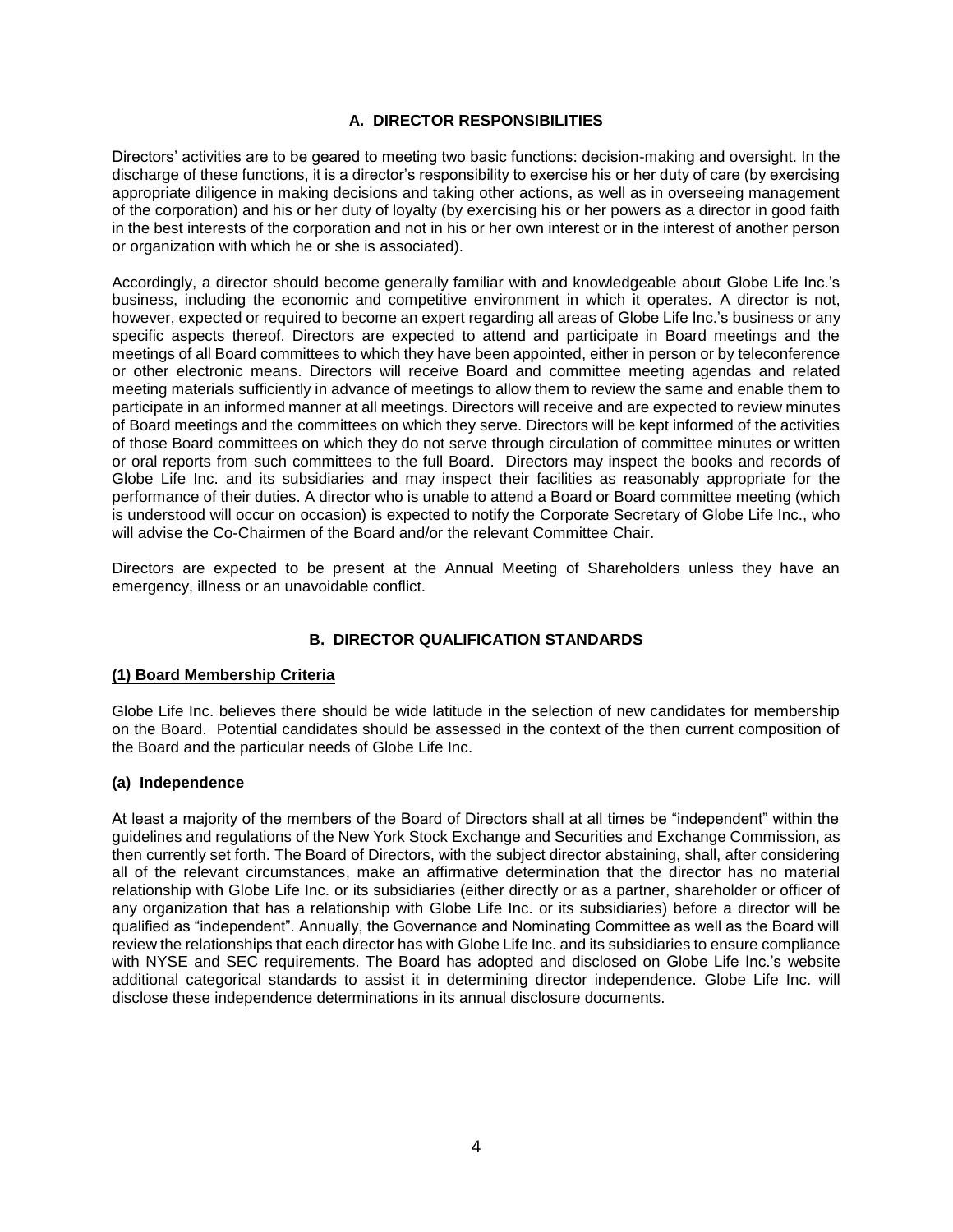#### **(b) Limits On Number Of Boards On Which A Director Serves**

A non-management director of Globe Life Inc. ("Outside Director") may serve on the boards of directors of a total of four (4) unaffiliated, publicly traded companies. A Chief Executive Officer or other executive officer of Globe Life Inc. who serves on the Board may serve on the board of one (1) unaffiliated, publicly traded company. An individual should carefully evaluate the required time commitments for each board on which he or she serves and determine that he or she can adequately fulfill his or her duties as a director or executive officer of Globe Life Inc., as well as any other boards on which he or she serves.

Directors and executive officers of Globe Life Inc. are expected to advise the Co-Chairmen of the Board (or the Lead Director in the case of a Chief Executive Officer) and the Chair of the Governance and Nominating Committee of any company directorships and any assignments to the audit or compensation committees of any other board.

#### **(c) Former Chief Executive Officer's Board Membership**

The matter of service of a former Chief Executive Officer of Globe Life Inc. on the Board will be decided on a case-by-case basis. A former Chief Executive Officer serving on the Board would not be considered an independent director for purposes of corporate governance for the period specified by the NYSE rules.

#### **(d) Directors Who Change Their Present Job Responsibilities**

Directors are selected on the basis of their individual qualifications and attributes. The Board does not believe that the qualities which led the Board to select a given individual for membership on the Board change merely because of a change in that director's current job responsibilities. It is anticipated that a director who assumes a new position with an inherent conflict of interest between his or her new job and his or her Globe Life Inc. Board membership would tender his/her resignation from the Board. A director who is an employee of Globe Life Inc., a subsidiary or an affiliate ("Inside Director") who leaves to accept employment elsewhere is expected to tender his or her resignation as a director. Situations involving Inside Directors whose responsibilities change or who retire from Globe Life Inc. or its subsidiaries are approached on a case-by-case basis.

#### **(2) Size of the Board**

The By-Laws of Globe Life Inc. provide that the Board will have not less than seven (7) nor more than fifteen (15) members. The By-Laws further state that the exact number of directors will be established from timeto-time by a resolution of the Board. Maintaining Board membership in this numerical range provides Globe Life Inc. the flexibility to accommodate the availability of an outstanding candidate without hindering effective discussion or diminishing individual accountability.

#### **(3) Director Terms**

All directors will be elected annually for one-year terms, subject the Board's Retirement and Tenure Policy set forth herein.

#### **(4) Retirement Age and Tenure Policy**

Effective April 30, 2019, Outside Directors will retire at the Annual Meeting of Shareholders of Globe Life Inc. immediately following the earlier of their 74<sup>th</sup> birthday or their completion of 18 years of service on the Board. Under extraordinary circumstances only, the Board may determine that the interests of Globe Life Inc. and its shareholders would be better served by nominating or re-nominating a director after he or she reaches the aforementioned retirement age or number of completed terms for an additional one-year term; provided, however, that exceptions to the director retirement age and tenure policy under extraordinary circumstances may not be made for an individual director to permit more than a total of two additional terms.

Inside Directors retire at the Annual Meeting of Shareholders immediately following their 70th birthday.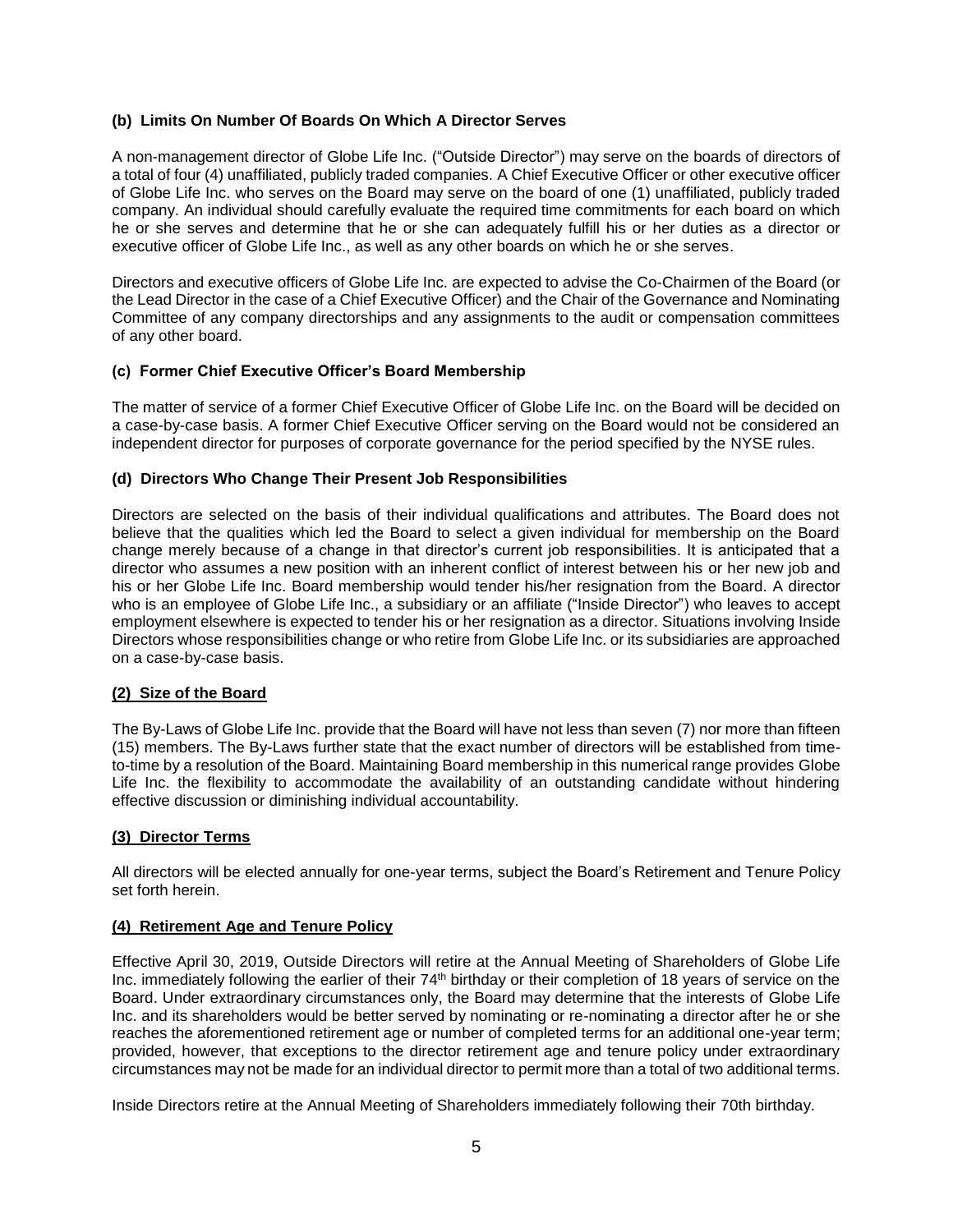#### **(5) Selection of the Chairman or Co-Chairmen of the Board**

The Board of Directors has broad discretion in the selection of a Chairman or Co-Chairmen of the Board.

#### **C. SELECTION OF DIRECTORS**

The selection of directors, both for initial election and re-nomination as incumbents, is a crucial part of Globe Life Inc.'s corporate governance. The development of a broad, inclusive pool of potential director candidates that meet the director independence and qualification standards is at the core of the selection process. Recommendations of potential Board candidates may come from the existing directors, the Co-Chairmen and Chief Executive Officers, the Lead Director, other members of management, shareholders or external resources used to identify prospective candidates. The Governance and Nominating Committee, in conjunction with the Co-Chairmen and Chief Executive Officers and the Lead Director, reviews the qualifications and attributes of candidates for membership on the Board from whatever source such candidates are received and thereafter reports its recommendations regarding director nominees to the full Board. The Board reviews all candidates proposed for nomination by the Governance and Nominating Committee and may choose to elect such person(s) to the Board in the interim periods between Annual Meetings of Shareholders or to submit such nominees to the shareholders for election or re-election to the Board at an Annual Meeting of Shareholders.

#### **D. DIRECTOR ACCESS TO SENIOR MANAGEMENT AND INDEPENDENT ADVISORS**

Directors have full and complete access to management of Globe Life Inc. and its subsidiaries and are encouraged to take advantage of this access. Such access is enhanced by the attendance at Board meetings of the Chief Financial Officer, General Counsel, Chief Actuary, Chief Investment Officer, Chief Information Officer, Chief Strategy Officer, Chief Marketing Officer, Chief Talent Officer, and Administration and Investor Relations Officer of Globe Life Inc. On occasion, various other members of senior management of Globe Life Inc. and the principal insurance subsidiaries attend Board meetings so that they may share a particular insight or expertise with the Board.

The Board and its committees are authorized to retain, at Globe Life Inc.'s expense, their own independent advisors, experts, consultants, counsel and accounting professionals, from time to time, when such persons or firms are deemed necessary.

#### **E. BOARD INTERACTION WITH INSTITUTIONAL INVESTORS, ANALYSTS, THE PRESS, CUSTOMERS AND SHAREHOLDERS**

The Board believes that management should speak for Globe Life Inc. The involvement of Board members in interactions with institutional investors, analysts, the press, customers and shareholders would occur with the knowledge of senior management and typically, at the request of such management.

Any interested parties, including employees, policyholders and shareholders, who desire to communicate with the Outside Directors regarding Globe Life Inc. may do so by writing to the Lead Director of the Board in care of the Corporate Secretary, Globe Life Inc., 3700 South Stonebridge Drive, McKinney, Texas 75070.

Any interested parties may communicate with the full Board of Directors or a specific director or directors in care of the Corporate Secretary, Globe Life Inc., 3700 South Stonebridge Drive, McKinney, Texas 75070.

#### **F. DIRECTOR COMPENSATION**

It is the belief of Globe Life Inc. that in order to attract and maintain outside directors of the highest caliber, Board compensation must be comparable to and competitive with our peer companies and other prominent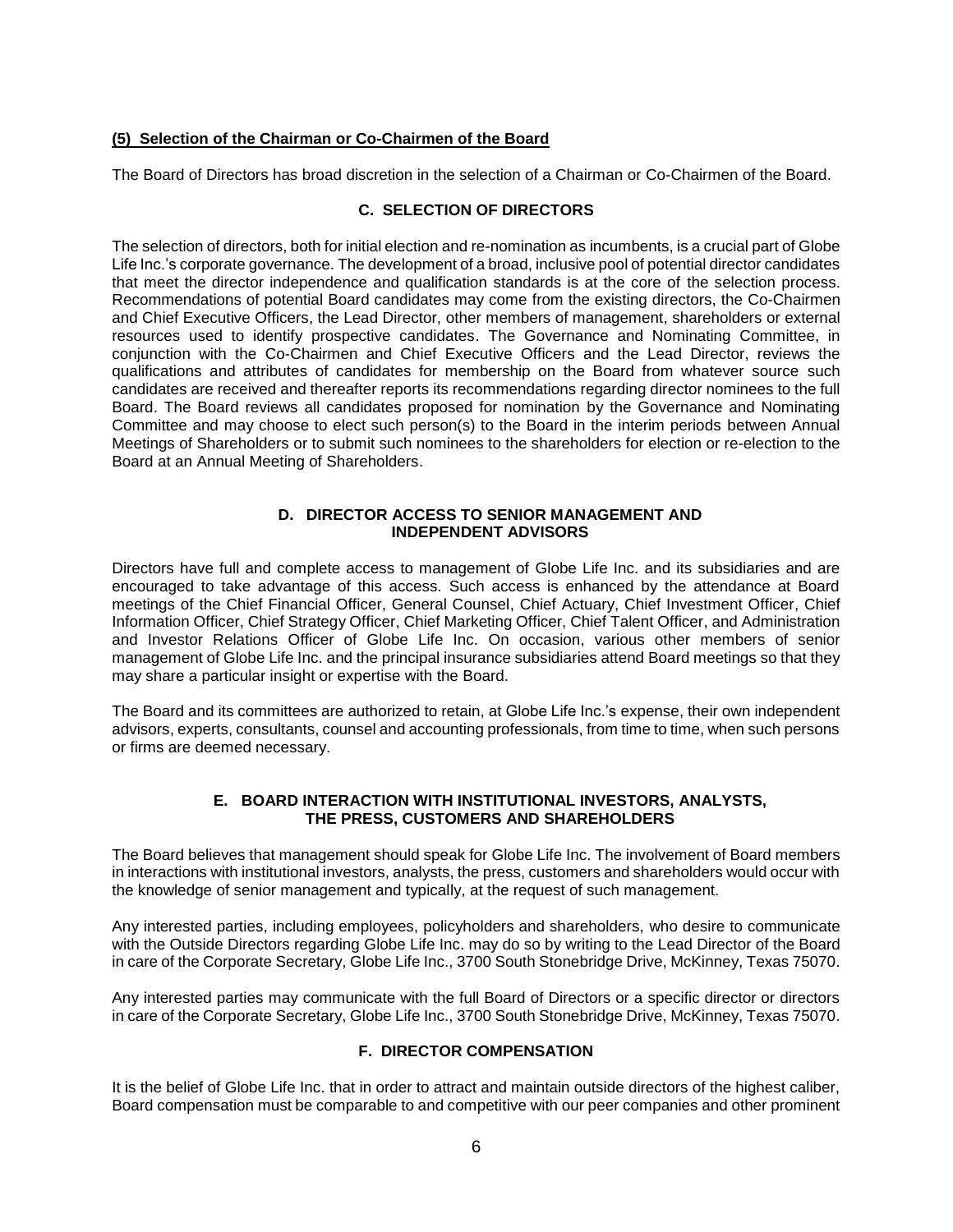U.S. companies. Globe Life Inc. also believes that the compensation paid to Outside Directors should be an appropriate mix of cash and stock-based compensation. Inside Directors do not receive any additional compensation for their service on the Board.

Compensation of Board members is monitored by the Compensation Committee of the Board of Directors with the assistance of senior management of Globe Life Inc. Levels and the forms of compensation paid at Globe Life Inc.'s peer companies are regularly reviewed and compensation studies and any consultants engaged by the Compensation Committee may be utilized in the evaluative process. Periodic adjustments are made in Board compensation by the full Board of Directors based upon recommendations from the Compensation Committee.

Outside Directors may elect to receive all or a portion of their annual cash compensation in quarterly cash payments or they may annually elect to defer their compensation and receive it in the form of grant date market value stock options, restricted stock or restricted stock units or have such deferred compensation held in an interest-bearing account for a five-year period. Outside Directors also automatically receive a portion of their compensation in the form of equity – either as market value stock options, restricted stock or restricted stock units based upon their individual timely elections.

Consulting contracts and other compensatory arrangements involving a director and Globe Life Inc. or any of its subsidiaries will be reviewed pursuant to Globe Life Inc.'s Conflict Of Interest Policy and its Related Party Transactions Policy and will comply with any applicable SEC and NYSE requirements. Contributions by Globe Life Inc. or its subsidiaries to charities with which a director is affiliated will be reviewed by Globe Life Inc.'s Legal Department.

#### **G. DIRECTOR ORIENTATION AND CONTINUING EDUCATION**

It is very important that directors of Globe Life Inc. have a basic core knowledge and understanding of Globe Life Inc. and its subsidiaries, their businesses and operations. To that end, the Governance and Nominating Committee of the Board of Directors is charged with developing and maintaining a director orientation/onboarding program for new directors, which includes extensive written background materials, face-to-face meetings with senior management and visits to facilities.

Continuing education for directors is also encouraged with respect to Globe Life Inc.'s business and financial statements, corporate governance and other appropriate subjects. Director continuing education may be provided internally by Globe Life Inc. or may be obtained from outside sources.

#### **H. OPERATION OF BOARD OF DIRECTORS**

#### **(1) Board Agendas**

The Lead Director, in consultation with the Co-Chairmen and Chief Executive Officers, and senior management, will establish an agenda for each Board meeting. All Board members are free to suggest the inclusion of items for the agenda.

#### **(2) Board and Committee Materials Distributed in Advance**

It is the practice of Globe Life Inc. to distribute the agenda and relevant exhibits and reports to the Board or Board committees in advance of their meetings. To the extent possible, this Board material is distributed at least five days prior to the Board meeting and committee material is distributed not later than the day prior to the meetings.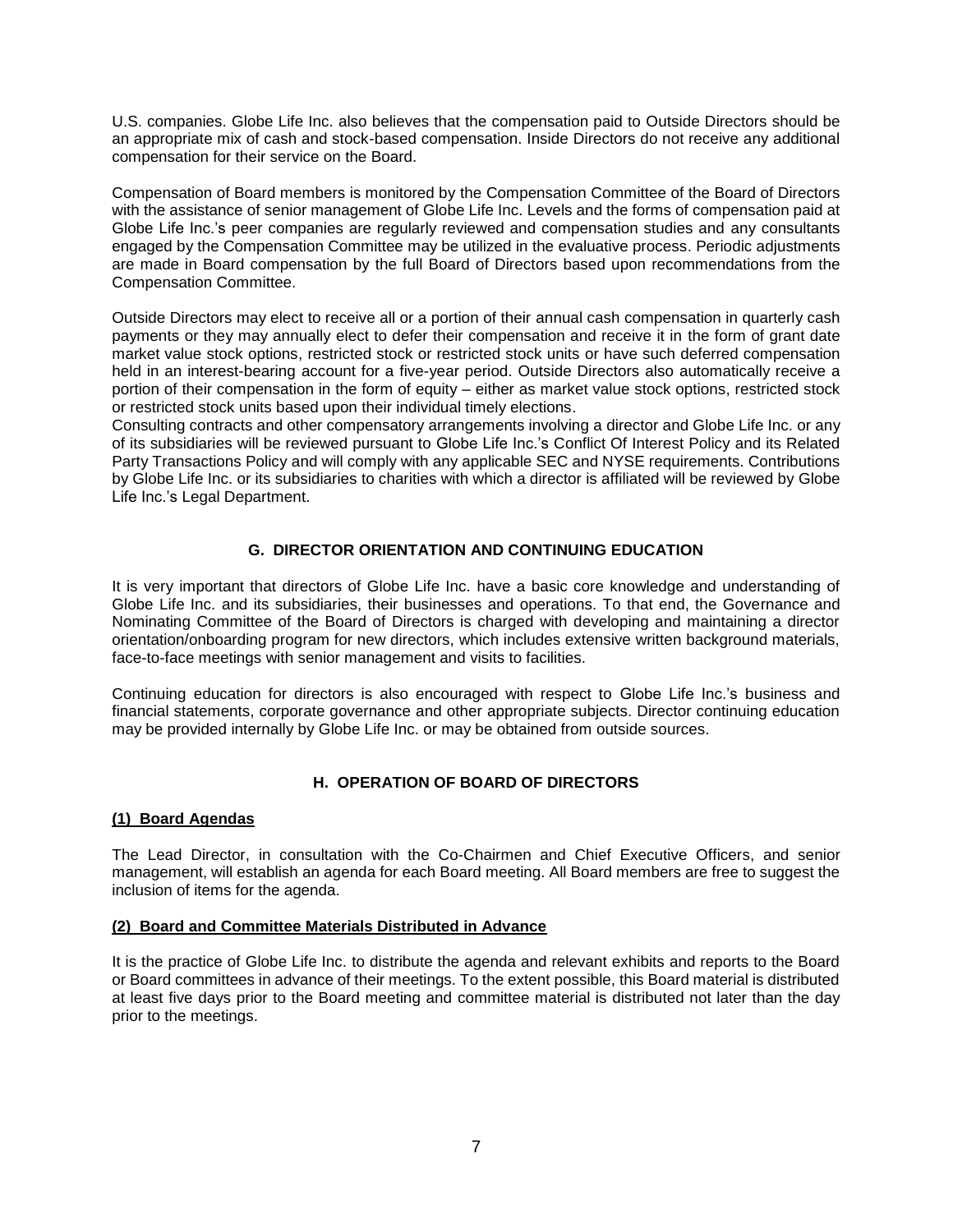#### **(3) Presentations**

Presentations are made to the Board both orally and in writing. Not all oral presentations are supported by a written report. Written materials supporting presentations may be distributed to Board members in advance of Board meetings, as described above or, on occasion, at such meetings.

#### **(4) Executive Sessions of the Board**

The Outside Directors of Globe Life Inc. will meet in regularly scheduled executive sessions without management present either before, after or otherwise in conjunction with physically-held Board meetings. The Lead Director will preside at each such session or in the Lead Director's absence, another independent director will preside. The name of the Lead Director or of any other such presiding director will be disclosed in Globe Life Inc.'s Proxy Statement. At least one scheduled executive session per year shall be conducted with only directors meeting the NYSE definition of independent present and participating.

#### **(5) Lead Director**

A designated Lead Director will be elected by and from the independent members of the Board annually; provided, however, that the person elected as the Lead Director must have served a minimum of one year on the Board to qualify as a Lead Director and that a person may not serve as Lead Director for more than three one-year terms in succession without express agreement of the Board. The Lead Director shall have duties, which include, but are not limited to, the following:

(a) Acting as the principal liaison between the independent directors and the Co-Chairmen of the Board and facilitating the flow of quality and timely information between the independent directors and Company management;

(b) Identifying important issues for Board consideration and coordinating preparation for Board meetings and executive sessions of the Board, including approval of meeting agendas and schedules to assure adequate time for discussion;

(c) Ensuring that directors are encouraged to share their viewpoints and raise questions at Board meetings; facilitating discussion around core issues and helping to achieve consensus;

(d) Leading executive sessions of the Board that encourage open and candid conversations and that provide useful feedback for the Co-Chairmen of the Board;

(e) Leading Board meetings if both Co-Chairmen are not present;

(f) Assisting the Committee Chairs and individual Board members in fulfilling their roles and responsibilities, upon request;

(g) Working with the Governance and Nominating Committee to ensure that a strong executive development and succession planning process operates continuously in the Company and that independent Board members are fully informed of the process and properly fulfill their roles;

(h) Leading the Board through the Co-CEO/Co-Chairmen succession planning process, including overall timing and candidate identification, selection, and leadership transition;

(i) Working with the Governance and Nominating Committee to ensure that (1) a robust Board and individual director evaluation process occurs regularly; (2) underperforming directors are identified and offered assistance for improvement; and (3) the Board has the appropriate set of skills and experiences to fulfill its responsibilities;

(j) Approving retention of Board consultants, except those explicitly retained pursuant to Committee responsibilities;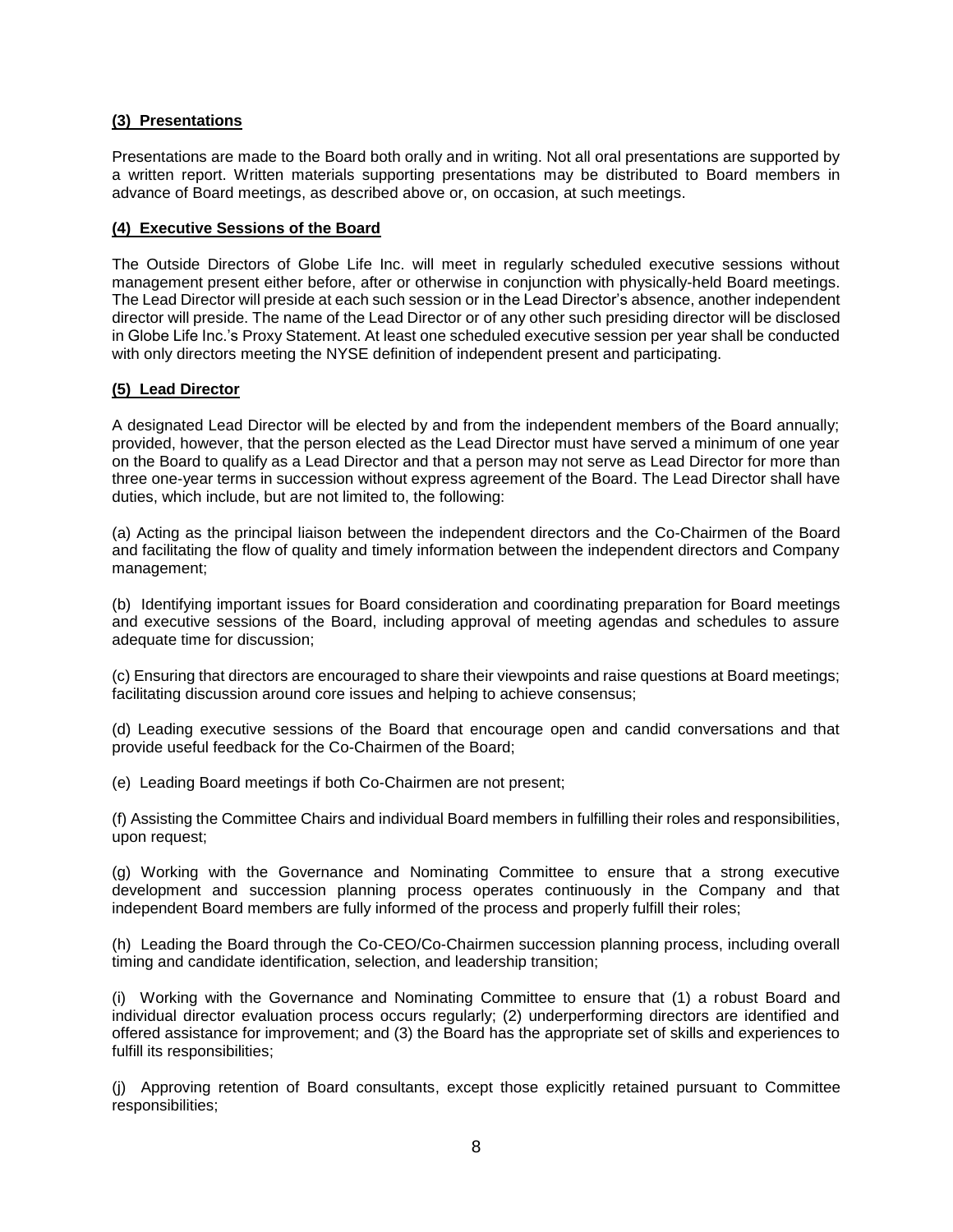(k) Calling special purpose meetings of the independent directors;

(l) Being available for consultation and communication with shareholders upon request of the Co-Chairmen of the Board;

(m) Assisting in a crisis situation by coordinating communication with the Board and providing other assistance as requested by management; and

(n) Performing other duties consistent with the Lead Director role as requested by the Board or management.

Should the Lead Director be unable to meet any of the responsibilities of the position, the independent members of the Board may select one or more of the other independent members to fulfill those responsibilities as they determine to be necessary until the Lead Director is able to do so or until another Lead Director is elected.

#### **(6) Annual Performance Evaluation of the Board**

Critical self-examination is an important and ongoing responsibility of any business entity. While the ultimate assessment of the performance of the Board of Directors inherently rests with the shareholders of Globe Life Inc., the Board shall complete an annual self-assessment to determine whether it and its committees are functioning effectively, which shall be coordinated by the Lead Director and overseen by the Governance and Nominating Committee.

#### **I. COMMITTEES OF THE BOARD OF DIRECTORS**

#### **(1) Board Committees**

The Board of Directors is vested with the authority to create such committees as it deems necessary and appropriate. Currently, there are three standing Committees of the Board: (a) Audit, (b) Compensation, and (c) Governance and Nominating. The responsibilities of these Committees are set forth in the respective Charters of each such Committee, copies of which are located on Globe Life Inc.'s website. The Board may also, from time to time, establish certain special purpose committees, designating the duties and members of such committees.

Each Committee Chair, in consultation with other Committee members, determines the frequency and length of Committee meetings.

#### **(2) Independence of Board Committees**

Each of the Audit Committee, Compensation Committee, and Governance and Nominating Committee will be comprised entirely of independent directors who satisfy all the applicable legal, regulatory and stock exchange requirements necessary for an assignment to any such committee.

#### **(3) Committee Assignment and Rotation**

At the Annual Meeting of the Board, committee assignments are made for all standing Board committees. It has been the custom of the Board to rotate the position of Committee Chair and the members of the various committees of the Board periodically. However, the Board does not feel that rotation of committee members or Committee Chairs should be mandated inasmuch as there may be compelling reasons, such as a particular expertise, for a given director to maintain his or her membership on a given committee for an extended period of time.